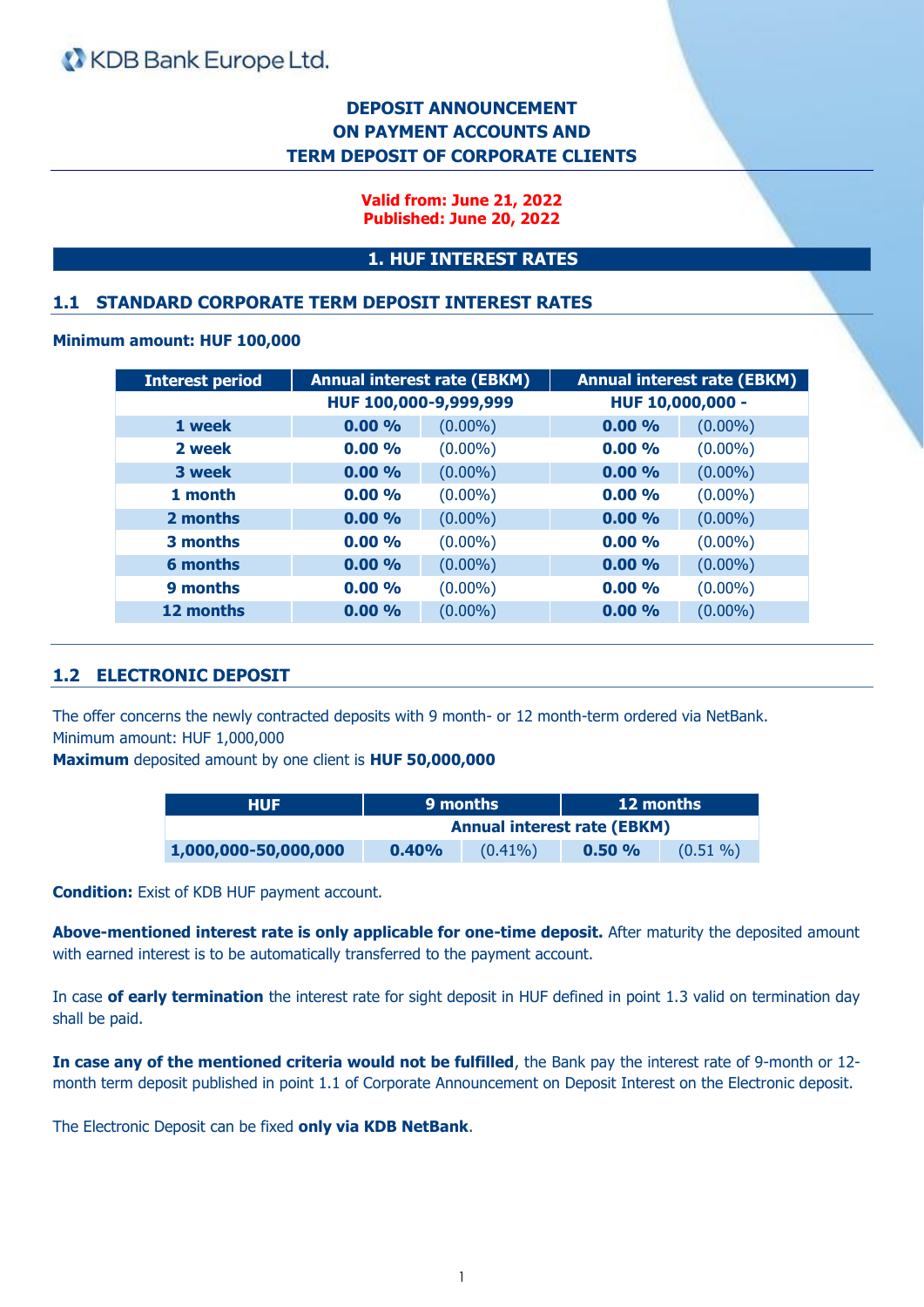

# **1.3 SIGHT DEPOSIT INTEREST RATES**

|    | a) Interest rates on payment accounts:              |                                                           |            |                                     |                                                           |  |
|----|-----------------------------------------------------|-----------------------------------------------------------|------------|-------------------------------------|-----------------------------------------------------------|--|
|    |                                                     | Annual interest rates (EBKM) Annual interest rates (EBKM) |            |                                     |                                                           |  |
|    |                                                     | <b>HUF 0-9,999</b>                                        |            | <b>HUF 10,000 -</b>                 |                                                           |  |
|    |                                                     | $0.00\%$                                                  | $(0.00\%)$ | 0.01%                               | $(0.01\%)$                                                |  |
|    |                                                     |                                                           |            |                                     |                                                           |  |
| b) | <b>Lawyer's depository account:</b>                 |                                                           |            |                                     |                                                           |  |
|    |                                                     |                                                           |            |                                     | Annual interest rates (EBKM) Annual interest rates (EBKM) |  |
|    |                                                     | <b>HUF 0-9,999</b>                                        |            | <b>HUF 10,000 -</b>                 |                                                           |  |
|    |                                                     | $0.00\%$                                                  | $(0.00\%)$ | 0.01%                               | $(0.01\%)$                                                |  |
|    |                                                     |                                                           |            |                                     |                                                           |  |
|    |                                                     |                                                           |            |                                     |                                                           |  |
| C) |                                                     | <b>Interest rates on OBA Separated deposit account:</b>   |            |                                     |                                                           |  |
|    |                                                     |                                                           |            |                                     | Annual interest rates (EBKM) Annual interest rates (EBKM) |  |
|    |                                                     | <b>HUF 0-9,999</b>                                        |            |                                     | <b>HUF 10,000 -</b>                                       |  |
|    |                                                     | $0.00\%$                                                  | $(0.00\%)$ | $0.01\%$                            | $(0.01\%)$                                                |  |
|    |                                                     |                                                           |            |                                     |                                                           |  |
| d) | <b>Interest rates on Deposit technical account:</b> |                                                           |            |                                     |                                                           |  |
|    |                                                     |                                                           |            | <b>Annual interest rates (EBKM)</b> |                                                           |  |
|    |                                                     |                                                           |            | <b>HUF 0-</b>                       |                                                           |  |

**e) Interest rates on Financial collateral account:**

| <b>Annual interest rates (EBKM</b> |            |  |  |  |
|------------------------------------|------------|--|--|--|
| HUF 0-                             |            |  |  |  |
| $0.00\%$                           | $(0.00\%)$ |  |  |  |

Interest rate on overspent amount: 18.00 %

Presently undefined terms and conditions are included in effective "Condition List for Corporate Clients and Other Organisations" and "List of conditions of KDB Basic account package for Corporate Clients and Other Organisations".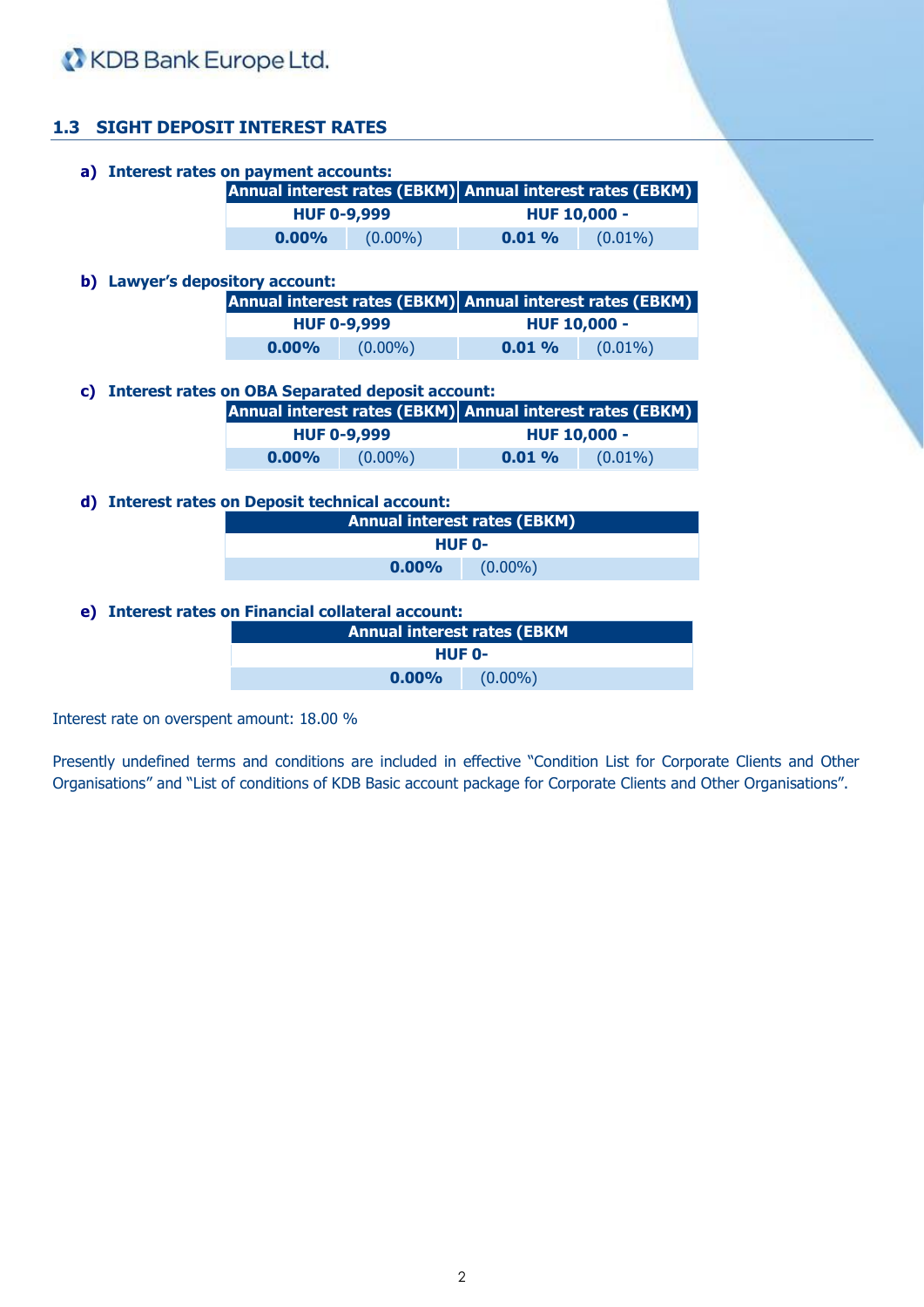Minimum amount: EUR, GBP, USD 1,000

# **2. FOREIGN EXCHANGE INTEREST RATES**

## **2.1 STANDARD CORPORATE TERM DEPOSIT INTEREST RATES**

| <b>Interest period</b> | 1 months            |                                       | 2 months                 |
|------------------------|---------------------|---------------------------------------|--------------------------|
| <b>Currency</b>        |                     | <b>Annual interest rate</b><br>(EBKM) |                          |
| <b>USD</b>             | $0.05 \%$ $(0.05%)$ |                                       | <b>0.10 %</b> $(0.10\%)$ |
| <b>EUR</b>             | $0.00\%$ (0.00%)    |                                       | $0.00\%$ (0.00%)         |
| <b>GBP</b>             | $0.00\%$ (0.00%)    |                                       | $0.00\%$ (0.00%)         |
| <b>CHF</b>             | $0.00\%$ $(0.00\%)$ |                                       | $0.00\%$ (0.00%)         |

| <b>Interest period</b> | 3 months                              |                     | 6 months            |            | 12 months           |            |
|------------------------|---------------------------------------|---------------------|---------------------|------------|---------------------|------------|
| <b>Currency</b>        | <b>Annual interest rate</b><br>(EBKM) |                     |                     |            |                     |            |
| <b>USD</b>             |                                       | $0.15 \%$ $(0.15%)$ | $0.20 \%$ $(0.20%)$ |            | $0.25 \%$ $(0.25%)$ |            |
| <b>EUR</b>             |                                       | $0.00\%$ (0.00%)    | $0.00 \%$           | $(0.00\%)$ | $0.00 \%$ (0.00%)   |            |
| <b>GBP</b>             |                                       | $0.00\%$ (0.00%)    | 0.00%               | $(0.00\%)$ | $0.00\%$ (0.00%)    |            |
| <b>CHF</b>             | 0.00%                                 | $(0.00\%)$          | 0.00%               | $(0.00\%)$ | 0.00%               | $(0.00\%)$ |

In case the deposit amount exceeds EUR, GBP, USD 300,000 a special interest rate can be applied for at any branches. From 18<sup>th</sup> April 2022 it is not possible to make a new term deposit in CHF currency.

### **2.2 KDB TIGER USD NEW DEPOSIT**

Minimum amount: USD 200

**Maximum** deposited amount by one client is **USD 500,000**

| <b>USD</b>      | 3 months                           | 6 months            | <b>12 months</b>        |  |  |  |
|-----------------|------------------------------------|---------------------|-------------------------|--|--|--|
|                 | <b>Annual interest rate (EBKM)</b> |                     |                         |  |  |  |
| $200 - 500,000$ | <b>0.20 %</b> $(0.20\%$            | $0.25 \% (0.25 \%)$ | <b>0.30 %</b> $(0.30\%$ |  |  |  |

**Condition:** Exist of KDB USD payment account.

**A stipulation** of Tiger deposit is that the amount to be deposited shall stem from external source and exceed the total closing balance of the client's sight and term deposits as of June 13, 2022 till the date of placement of the new deposit.

**Above mentioned interest rate is only applicable for one-time deposit.** After maturity the deposited amount with earned interest is to be automatically transferred to the payment account.

In case of **early termination** the interest rate for sight deposit in given currency defined in point 2.3 valid on termination day shall be paid.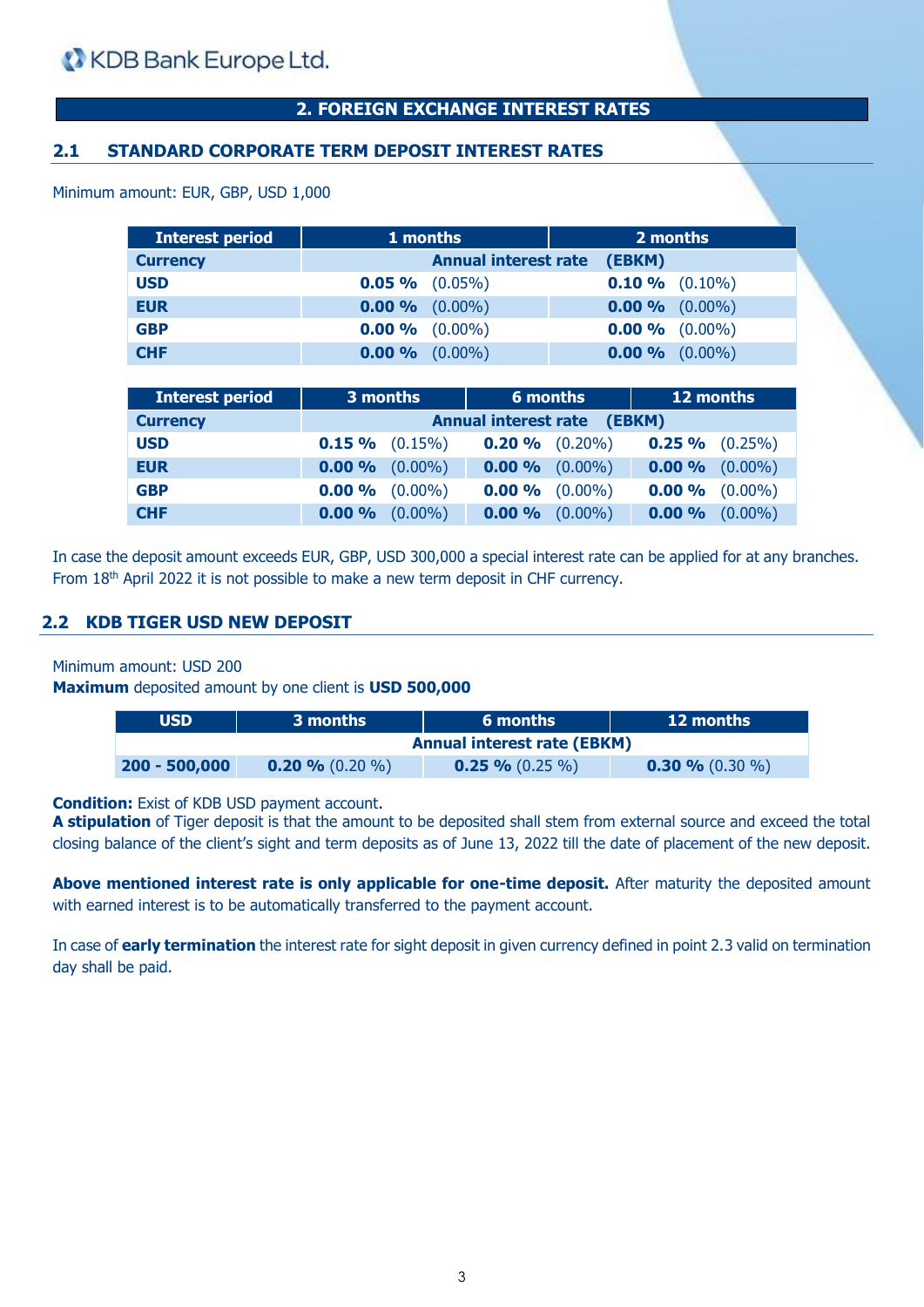# **2.3 SIGHT DEPOSIT INTEREST RATES**

|  |            | a) Interest rates on payment accounts: |                              |            |
|--|------------|----------------------------------------|------------------------------|------------|
|  |            | <b>Currency</b>                        | <b>Annual interest rates</b> | (EBKM)     |
|  |            | <b>AUD</b>                             | 0.00%                        | $(0.00\%)$ |
|  |            | <b>CAD</b>                             | 0.00%                        | $(0.00\%)$ |
|  |            | <b>CHF</b>                             | $0.00\%$                     | $(0.00\%)$ |
|  |            | <b>CZK</b>                             | $0.00\%$                     | $(0.00\%)$ |
|  |            | <b>DKK</b>                             | 0.00%                        | $(0.00\%)$ |
|  | <b>GBP</b> | $0.00\%$                               | $(0.00\%)$                   |            |
|  |            | <b>JPY</b>                             | 0.00%                        | $(0.00\%)$ |
|  |            | <b>NOK</b>                             | 0.00%                        | $(0.00\%)$ |
|  |            | <b>PLN</b>                             | $0.00\%$                     | $(0.00\%)$ |
|  |            | <b>RON</b>                             | $0.00\%$                     | $(0.00\%)$ |
|  |            | <b>SEK</b>                             | 0.00%                        | $(0.00\%)$ |
|  |            | <b>USD</b>                             | 0.00%                        | $(0.00\%)$ |
|  |            |                                        |                              |            |

### **Interest rates on EUR payment accounts:**

| <b>Amount tiers</b>    | <b>Annual interest rates</b> | (EBKM)      |
|------------------------|------------------------------|-------------|
| <b>EUR 0 - 200,000</b> | $0.00\%$                     | $(0.00\% )$ |
| above EUR 200,000      | $-0.40%$                     | $(-0.41\%)$ |

### **b) Interest rates on OBA Separated deposit account:**

| <b>Currency</b> | <b>Annual interest rates</b> | (EBKM)     |
|-----------------|------------------------------|------------|
| <b>EUR</b>      | $0.00\%$                     | $(0.00\%)$ |
| <b>GBP</b>      | $0.00\%$                     | $(0.00\%)$ |
| USD             | 0.00%                        | $(0.00\%)$ |

### **c) Interest rates on Deposit technical account:**

| <b>Currency</b> | <b>Annual interest rates</b> | (EBKM)     |
|-----------------|------------------------------|------------|
| <b>GBP</b>      | $0.00\%$                     | $(0.00\%)$ |
| <b>USD</b>      | $0.00\%$                     | $(0.00\%)$ |

#### **Interest rates on EUR Deposit technical account:**

| <b>Amount tiers</b>    | Annual interest rates | (EBKM)       |
|------------------------|-----------------------|--------------|
| <b>EUR 0 - 200,000</b> | $0.00\%$              | $(0.00\% )$  |
| above EUR 200,000      | $-0.40%$              | $(-0.41\% )$ |

In case of deposit products referred to in this Announcement where more than one amount tier is specified, the Bank applies tiered interest, which means the interest on entire deposited amount falls in the given amount tiers will be charged at the interest rates assigned for the given tiers.

In case of EUR payment account contracts, where more amount tiers are specified, the Bank applies stepped interest type, the interest on portions of daily closing positive balance falls in the given amount tiers will be charged on payment account at the interest rates assigned for the given tiers.

Present Announcement constitutes a part of effective "Condition List for Corporate Clients and Other Organisations" and "List of conditions of KDB Basic account package for Corporate Clients and Other Organisations".

The deposit products determined in the present announcement are insured by the National Deposit Insurance Found (OBA) in compliance with rules written in Deposit Contract.